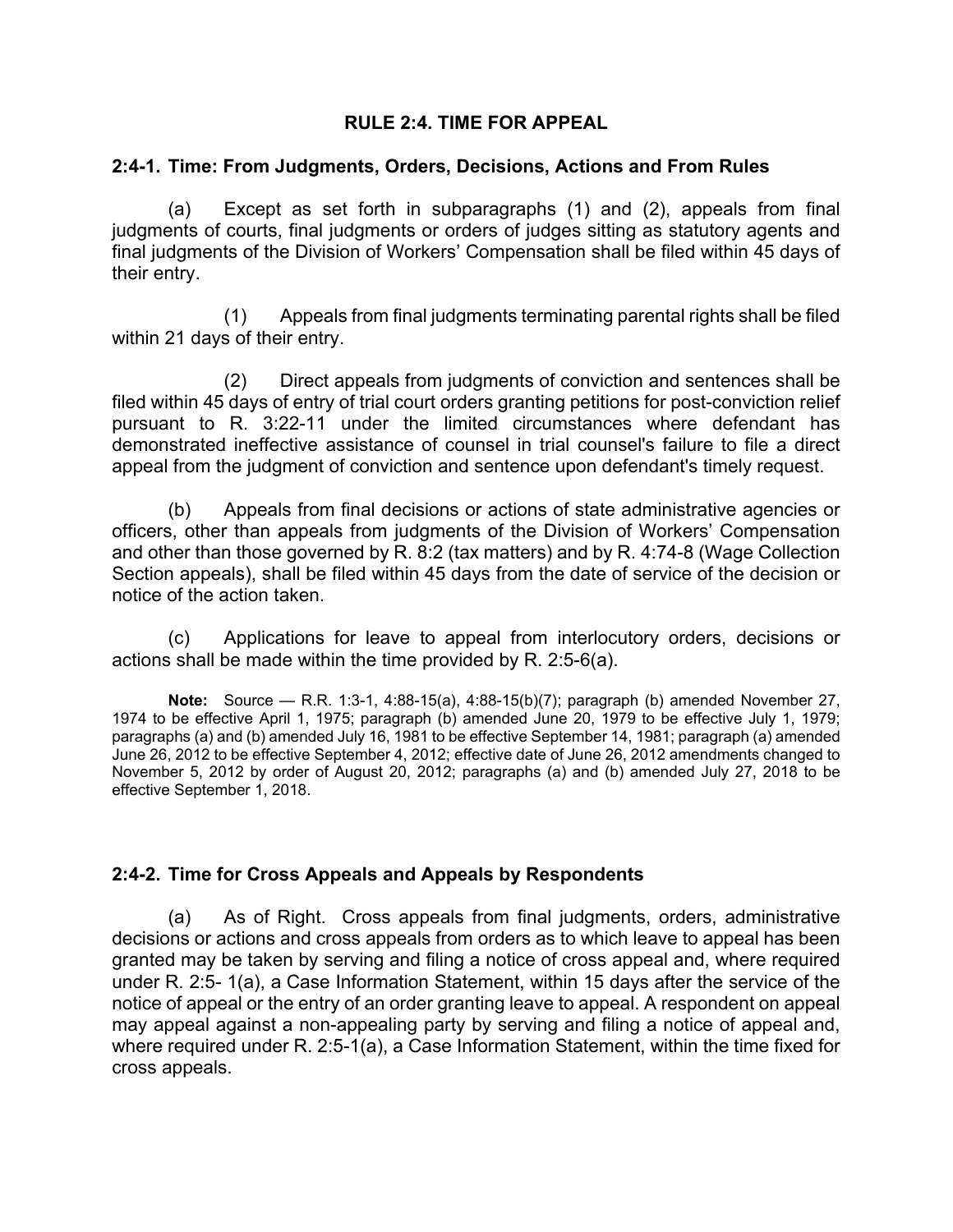(b) Where Leave Is Required. Applications for leave to cross appeal from interlocutory orders and administrative decisions or actions as to which leave to appeal has not been granted shall be made within the time provided by R. 2:5-6(b).

**Note:** Paragraph (a) amended March 22, 1984 to be effective April 15, 1984; paragraph (a) amended November 1, 1985 to be effective January 2, 1986.

## **2:4-3. Tolling of Time for Appeal and Certification**

The running of the time for taking an appeal and for the service and filing of a notice of petition for certification shall be tolled:

(a) By the death of an aggrieved party, or by the death, disbarment, resignation or suspension of the attorney of record for such party, but the time shall run anew from the date of death, disbarment, resignation or suspension; or

(b) By the timely filing and service of an application for reconsideration made to the Appellate Division pursuant to R. 2:11-6 or, on an appeal to the Appellate Division from a state administrative agency or officer, to the agency pursuant to its rules and practice, but the remaining time shall again begin to run from the date of the entry of the Appellate Division order denying such application or the date of service of the decision or denial of such application by the agency; or

(c) In criminal actions on an appeal to the Appellate Division by the timely filing and service of a motion to the trial court for judgment pursuant to R. 3:18-2, or for a new trial pursuant to R. 3:20, or in arrest of judgment pursuant to R. 3:21-9, or for reconsideration of an order granting pretrial detention pursuant to R. 2:9-13, or for rehearing or to amend or make additional findings of fact pursuant to R. 1:7-4. The remaining time shall again begin to run from the date of the entry of an order denying or disposing of such a motion; or

(d) In criminal actions by the insanity of the defendant, but the time shall run anew from the date of the removal of such disability; or

(e) In civil actions on an appeal to the Appellate Division by the timely filing and service of a motion to the trial court for rehearing or to amend or make additional findings of fact pursuant to R. 1:7-4; or for judgment pursuant to R. 4:40-2; or for a new trial pursuant to R. 4:49-1; or for rehearing or reconsideration seeking to alter or amend the judgment or order pursuant to R. 4:49-2. The remaining time shall again begin to run from the date of the entry of an order disposing of such a motion.

**Note:** Source – R.R. 1:3-3(a) (c) (d) (e) (f) (g), 1:10-4(b); paragraph (e) amended November 5, 1986 to be effective January 1, 1987; paragraph (b) amended November 7, 1988 to be effective January 2, 1989; paragraph (c) amended June 29, 1990 to be effective September 4, 1990; paragraphs (c) and (e) amended July 27, 2006, to be effective September 1, 2006; paragraph (c) amended July 31, 2020 to be effective September 1, 2020.